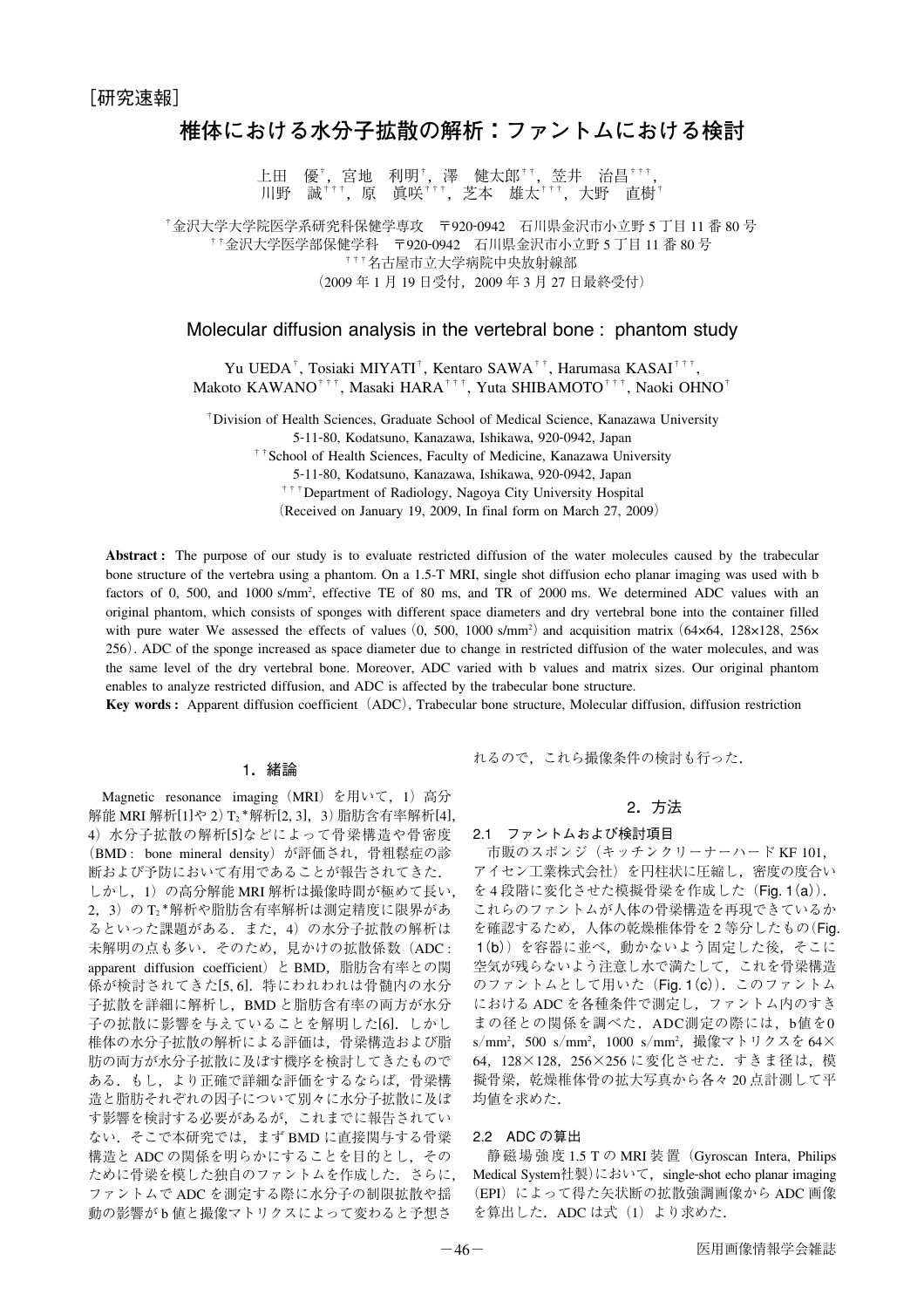



 $(a)$  (b)







FIg.1 (a) simulated trabecular bone and (b) dry vertebral bone. (c) lateral view and top view of the phantom. (d)ADC map. Image shows manually drawn ROI position.

 $(c)$  (d)

$$
ADC = -\frac{\ln(S_1/S_2)}{b_2 - b_1} \quad (1)
$$

ここで,  $b_1$ ,  $b_2$ は拡散強調の程度を決定する値,  $S_1$ ,  $S_2$ は 各 b 値における信号強度である.

以上のようにして得た ADC 画像のファントム内に関心 領域を設定し (Fig. 1(d)), 平均値を測定した. EPI の撮 像条件は,TR 3000 ms,TE 150 ms,フリップ角度 90°, 撮像視野 300×300 mm,信号加算回数 16,スライス厚 5 mm とした. また. 骨梁構造と T, の逆数が関係すると言 われているので[7],本ファントムの特徴を調べるために,  $T_2$ 値を測定した. 撮像は, mixed シーケンス[8]  $(TR/TI)$ TE1−4,2300/500/30,60,90,120 ms)を用い,フリップ 角度 90°,撮像視野 300×300,信号加算回数 2,スライ ス厚 3 mm,マトリクスサイズ 128×128 とした.

#### 3.結果

各 b 値および各マトリクスサイズにおけるすきま径と ADCの関係を Fig. 2 に示す. いずれの b 値も模擬骨梁の ADC はすきま径が広がるとともに有意に上昇した (b=0, 1000の場合R2 =0.9622,p<0.05,b=500,1000の場合 R<sup>2</sup>=0.9844, p<0.01)(Fig. 2(a)). この際, b 値が 0, 1000 s/mm2 の方が 500, 1000 s/mm2 よりも ADC は高くなった. 同様にいずれのマトリクスサイズにおいても模擬骨梁の

ADC はすきま径が広がるとともに有意に上昇した (256× 256, 128×128, 64×64の場合 R<sup>2</sup>=0.9844, p<0.01, R<sup>2</sup>= 0.9701, p≤0.05, R<sup>2</sup>=0.9692, p≤0.05)(Fig. 2(b)). また, マトリクスサイズが増加するに伴って ADC は上昇した.

次に,本ファントムの特徴を調べるために各すきま径に おける T2 を測定したが, T2 の逆数とすきま径の間には負 の相関があった(R<sup>2</sup>=0.9966)(Fig. 3).

#### 4.考察

ADC は水分子のランダムな広がりを示す指標であり, 今回のように骨梁構造という障害が存在すると水分子の拡 散は妨げられる.よって,すきま径が広がると拡散制限が 減少するためと考えられる(Fig. 2).また乾燥椎体骨の ADC は同一すきま径における模擬骨梁とほぼ一致してい たことから (Fig. 2), 模擬骨梁は椎体骨の拡散制限の状態 を再現できているといえる. 次に、b 値が 0, 1000 s/mm<sup>2</sup> の方が 500,1000 s/mm2 よりも ADC が高くなったのは (Fig. 2(a)),0,1000 s/mm2 の b 値ではテーブルの振動や 騒音によって生じる水分子の揺動の影響が大きくなると考 えられる[9, 10].さらに小さいすきま径ほど,これらの違 いが大きくなったのは,500,1000 s/mm2 のように高い b 値の方がより制限拡散の影響を示すという過去の報告に よって説明がつく[10, 11].一方,マトリクスの増加に伴っ て,ADC が高くなったのは(Fig. 2(b)),マトリクスの増